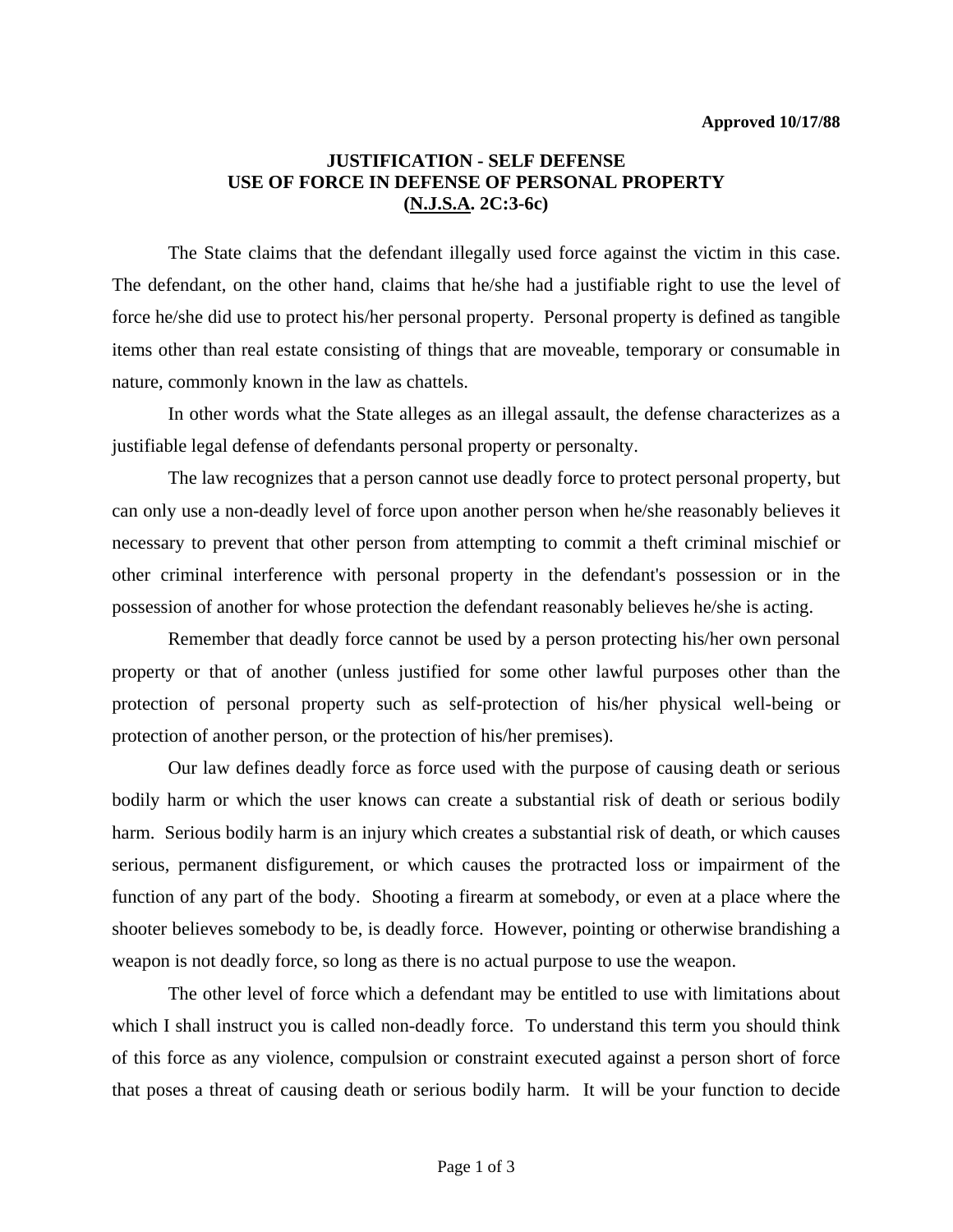#### **JUSTIFICATION - SELF DEFENSE USE OF FORCE IN DEFENSE OF PERSONAL PROPERTY (N.J.S.A. 2C:3-6c)**

what level of force was used. If deadly force was used, then this defense fails. If non-deadly force was employed, then you must determine if it was used properly so as to justify the acts of the defendant.

 A person has the right to use non-deadly force to protect personal property if three conditions exist:

- 1. The person is in possession or control of personal property lawfully belonging to him/her or if his/her personal property is in possession of another, he/she is acting to protect that person's lawful possessions, and
- 2. The person reasonably believes he/she has to use force. [A belief is reasonable if a person of ordinary prudence and intelligence, in the circumstances of this defendant, would hold it.], and
- 3. The force has to be used and he/she must reasonably believe it is used to prevent or end the commission or attempted commission of a theft, criminal mischief or other criminal interference with personal property.

 Therefore, when you consider the defendant's right to use non-deadly force, you must first determine if these three conditions existed. If they did not, you should go no further, because the defendant had no legal right to resort to any force. If you find that these conditions did exist, the use of force in defense of one's personal property is limited.

 One limitation requires that the defendant request the actor to desist. This limitation requires the user of force first to ask the target of the force to stop or end his/her criminal activity.

The user of force does not have to make this request, however, if he/she reasonably believes:

- 1. The request would be useless, or
- 2. Making the request would be dangerous to the would-be requester or anybody else, or
- 3. Before the request can be effectively made, substantial harm will